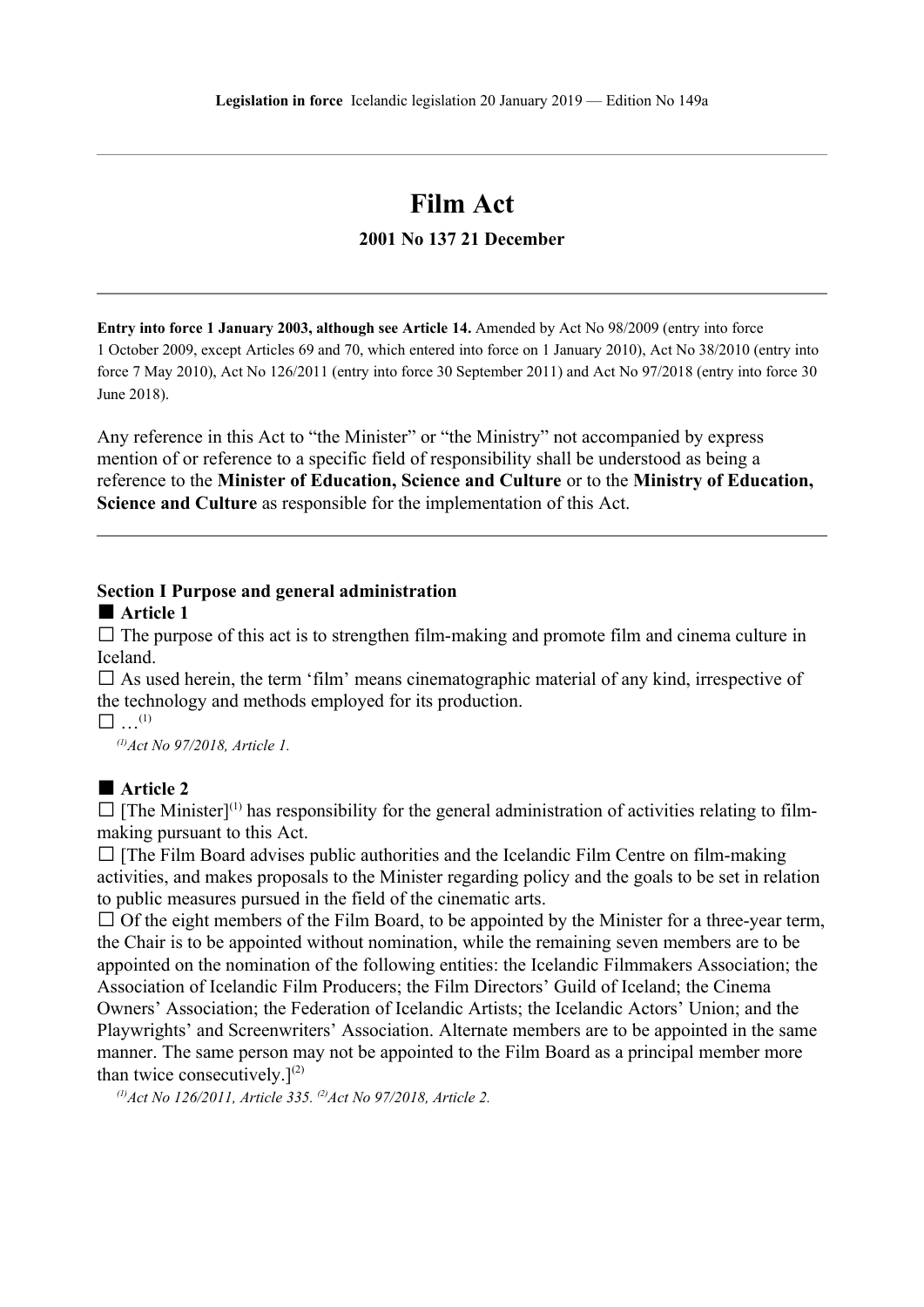## **Section II The Icelandic Film Centre**

#### **■ Article 3**

 $\square$  The role of the Icelandic Film Centre is to:

1. [Administer and operate the Icelandic Film Fund; $I^{(1)}$ 

2. Support the promotion, distribution and sale of Icelandic films domestically and abroad, and to gather and publish information about Icelandic films;

3. Promote film and cinema culture in Iceland;

4. Encourage increased contacts with those working in the cinematic industry in other parts of the world.

*(1)Act No 97/2018, Article 3.*

# ■ **Article 4**

 $\square$  The Director of the Icelandic Film Centre is to be appointed by [the Minister]<sup>(1)</sup> for a five-year term, after the Film Board has expressed its opinion. The Director must possess sound knowledge of film-making and of Icelandic culture.

 $\Box$  [A Director may be re-appointed once for a further five-year term.

 $\Box$  The Director has responsibility for the general administration of the Icelandic Film Centre.

This includes overseeing the day-to-day operation of the Centre; managing its finances, accounting and budgeting; and ensuring that the Centre operates in accordance with the legal and regulatory provisions in force. The Director is responsible for ensuring that the Centre's operating expenses and financial results are consistent with its budget appropriations, and that available financial resources are deployed efficiently. The Director of the Icelandic Film Centre hires other staff members. $]^{(2)}$ 

*(1)Act No 126/2011, Article 335. (2)Act No 97/2018, Article 4.*

**■ Article 5**…(1)

*(1)Act No 97/2018, Article 5.*

## **■ Article 6**

 $\Box$  [The role of the Icelandic Film Fund is to strengthen Icelandic film-making and the production of films with an Icelandic cultural and social perspective, except when otherwise determined by specific cultural considerations, by providing financial support.

 $\square$  As used herein, the term 'Icelandic film' means a film which is either produced and financed by Icelandic persons or companies or co-produced by Icelandic and foreign partners.

 $\square$  The Fund may award special screening grants for the screening of films in the Icelandic language in Iceland, corresponding to a percentage of the total box office income from screenings of the film in Iceland. As used herein, the term 'film in the Icelandic language' means that the language spoken in the original version of the film is Icelandic.

 $\Box$  Requirements contained in this Act for Icelandic nationality, or for residence or registration in Iceland, do not apply to legal or natural persons who are covered by the provisions of the Agreement on the European Economic Area, see however the provision of the fifth paragraph on the receiving of grants.

 $\square$  Grantees may be required to have a registered branch or representative in Iceland in order to be able to receive grant disbursements.

 $\square$  The Minister may issue a Regulation waiving the requirement for Icelandic nationality or residence or registration in Iceland in the context of implementing the provisions of international agreements. $]^{(1)}$ 

*(1)Act No 97/2018, Article 6.*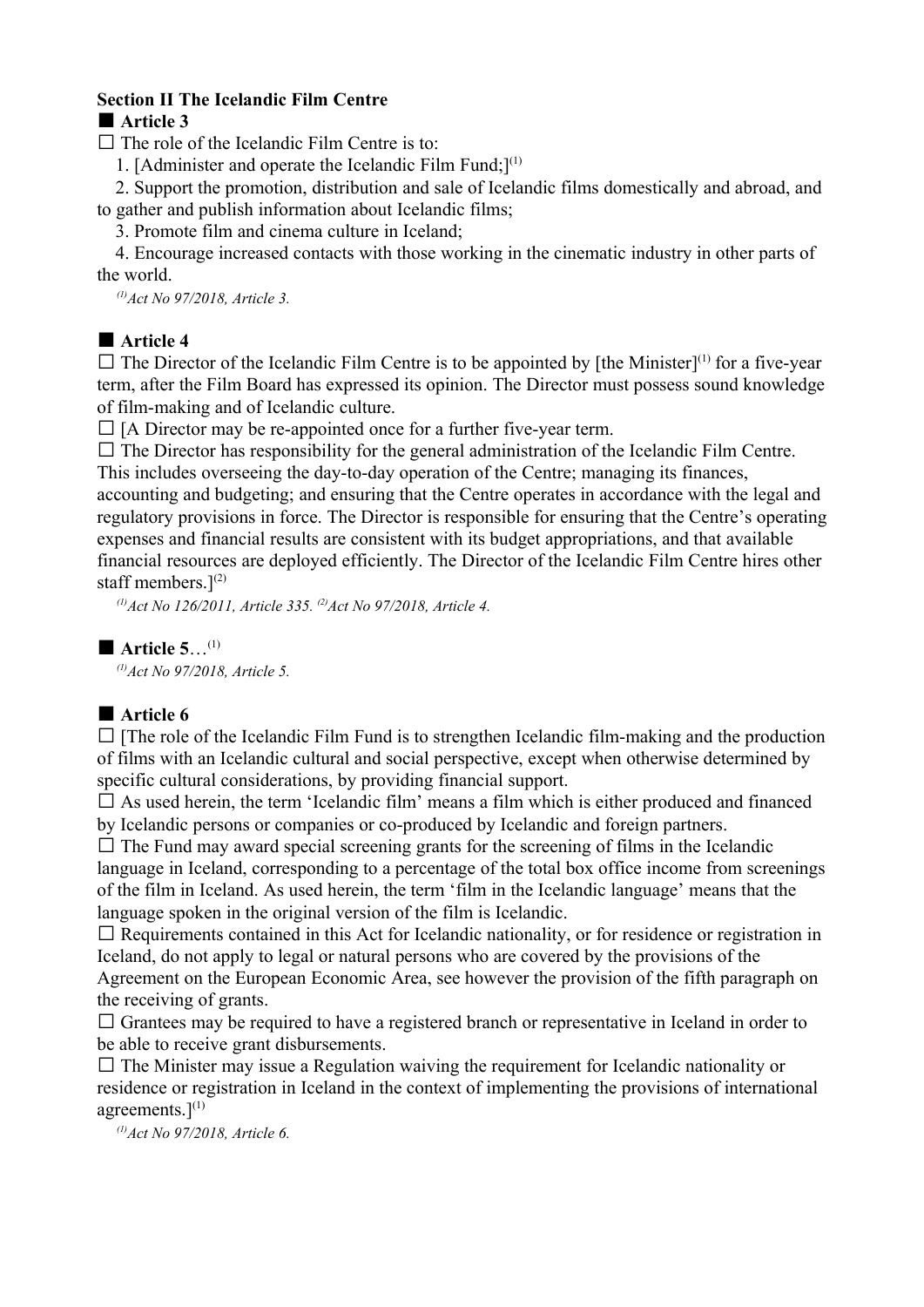# **■ Article 7**

 $\Box$  [The final decision on the award of a grant from the Icelandic Film Fund is made by the Director of the Icelandic Film Centre after receiving, where appropriate and according to regulatory stipulations, the opinions and recommendations of competent persons or entities.  $\Box$  Applications for film-making grants received by the Icelandic Film Fund are to be assessed by film advisors, who subsequently make proposals on the award of grants to the Director of the Icelandic Film Centre. Persons working as film advisors must have knowledge of or experience in the film industry and are subject to the qualification requirements laid down in the Administrative Procedures Act. The criteria underlying film advisors' assessment of applications must be detailed in a Regulation.

 $\Box$  When awarding grants from the Icelandic Film Fund account is to be taken of grants and grant commitments already received for the making of the film concerned, in order to ensure that the total amount of grants does not exceed the ceilings laid down in rules applying in the European Economic Area or in the Regulation. If it emerges that the conditions laid down herein or in the Regulation are not fulfilled, or that the cost of carrying out the project is lower than outlined in the application, the grantee may be required to reimburse the grant amount.]<sup>(1)</sup>

*(1)Act No 97/2018, Article 7.*

## **Section III The National Film Archive of Iceland**

## **■ Article 8**

 $\Box$  The role of the National Film Archive of Iceland is to:

1. Acquire, archive and preserve Icelandic films, co-productions between Icelandic and foreign partners, and foreign productions filmed in Iceland, including to preserve material subject to legal deposit under the Legal Deposit Act;

2. Monitor the legal deposit of film material under the Legal Deposit Act;

3. Organise screenings of cinematographic works, whether produced in Iceland or abroad;

4. Be responsible for the conservation and restoration of films preserved by the Archive;

5. Provide facilities for scholars and professionals to carry out cinematographic research;

6. [Support and promote film and cinema culture in Iceland in the field of historic cinematic art. $]^{(1)}$ 

*(1)Act No 97/2018, Article 8.*

## **■ Article 9**

 $\square$  The Director of the National Film Archive of Iceland is to be appointed by [the Minister]<sup>(1)</sup> for a five-year term. The Director must possess sound knowledge of film-making and of Icelandic cultural history.

 $\Box$  [The Director has responsibility for the general administration of the Archive. This includes overseeing the day-to-day operation of the Archive; managing its finances, accounting and budgeting; and ensuring that the Archive operates in accordance with the legal and regulatory provisions in force. The Director is responsible for ensuring that the Archive's operating expenses and financial results are consistent with its budget appropriations, and that available financial resources are deployed efficiently. The Director of the National Film Archive of Iceland hires other staff members. $]^{(2)}$ 

*(1)Act No 126/2011, Article 335. (2)Act No 97/2018, Article 9.*

# **■ Article 10**

 $\Box$  [The producers of films that have received grants from the Icelandic Film Fund must provide the National Film Archive of Iceland with digital copies of the uncompressed master of the film, its digital cinema package and any trailers and streaming files, as well as with any published